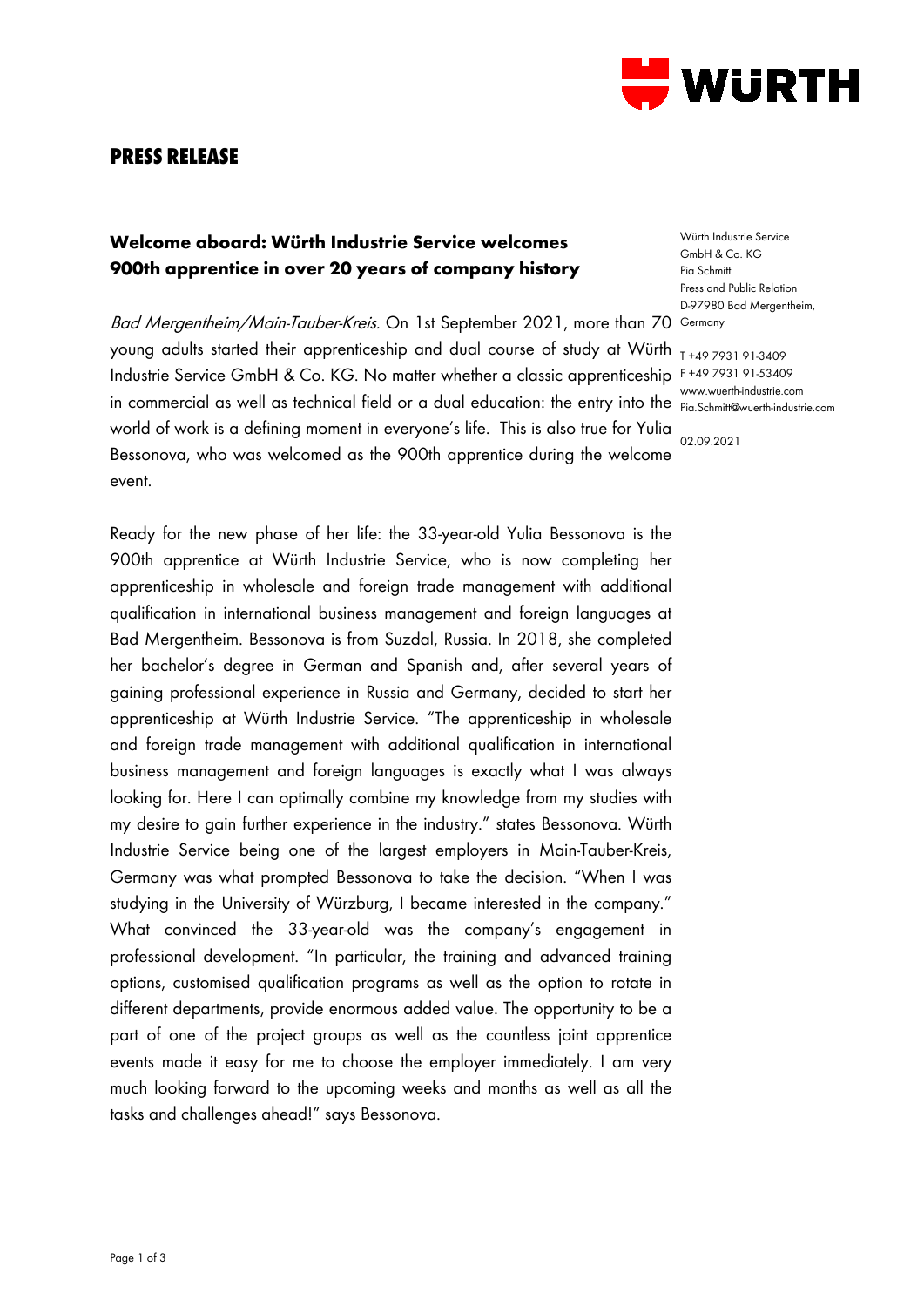

## **Employer with future prospects.**

The apprenticeship and dual education are the most important instruments for Würth Industrie Service to recruit suitable professionals, particularly in the face of demographic change and shortage of qualified professionals associated with it. Michael Schubert, Head of Personnel at Würth Industrie Service, emphasises "Providing support to young talent at an early stage is therefore very important to us. By creating different apprenticeship positions and offering the apprentices a permanent employment after successful completion, we create the stability required to overcome the tremendous challenges of the future with a strong team spirit." Thinking about the employees of tomorrow can therefore only be advantageous. "We assume operational responsibility as well as social responsibility." states Mr. Schubert. Würth Industrie Service offers jobs not only to the region. It also recruits international professionals. Along with the Russian-born Yulia Bessonova, the company has recruited other apprentices from Turkey and Azerbaijan.

### **Top employer. Top apprenticeship.**

Würth Industrie Service is conscious that talent should be promoted as early as possible. Therefore, the employer supports the professional development of the employees from the very beginning. "We focus on individual development of every apprentice, encourage them to work independently by giving maximum level of freedom and creative possibilities right from the first day of the apprenticeship." clarified Monja Melzer, Team Lead of Apprenticeship at Würth Industrie Service. To remain true to this commitment, 167 trainers are currently advising and supporting over 200 apprentices. The apprenticeship offer includes classic commercial training and dual study programs as well as technical job profiles.

More information on direct entry, training and apprenticeship opportunities at Würth Industrie Service is available on the website under [www.wuerth-industrie.com/career.](http://www.wuerth-industrie.com/career)